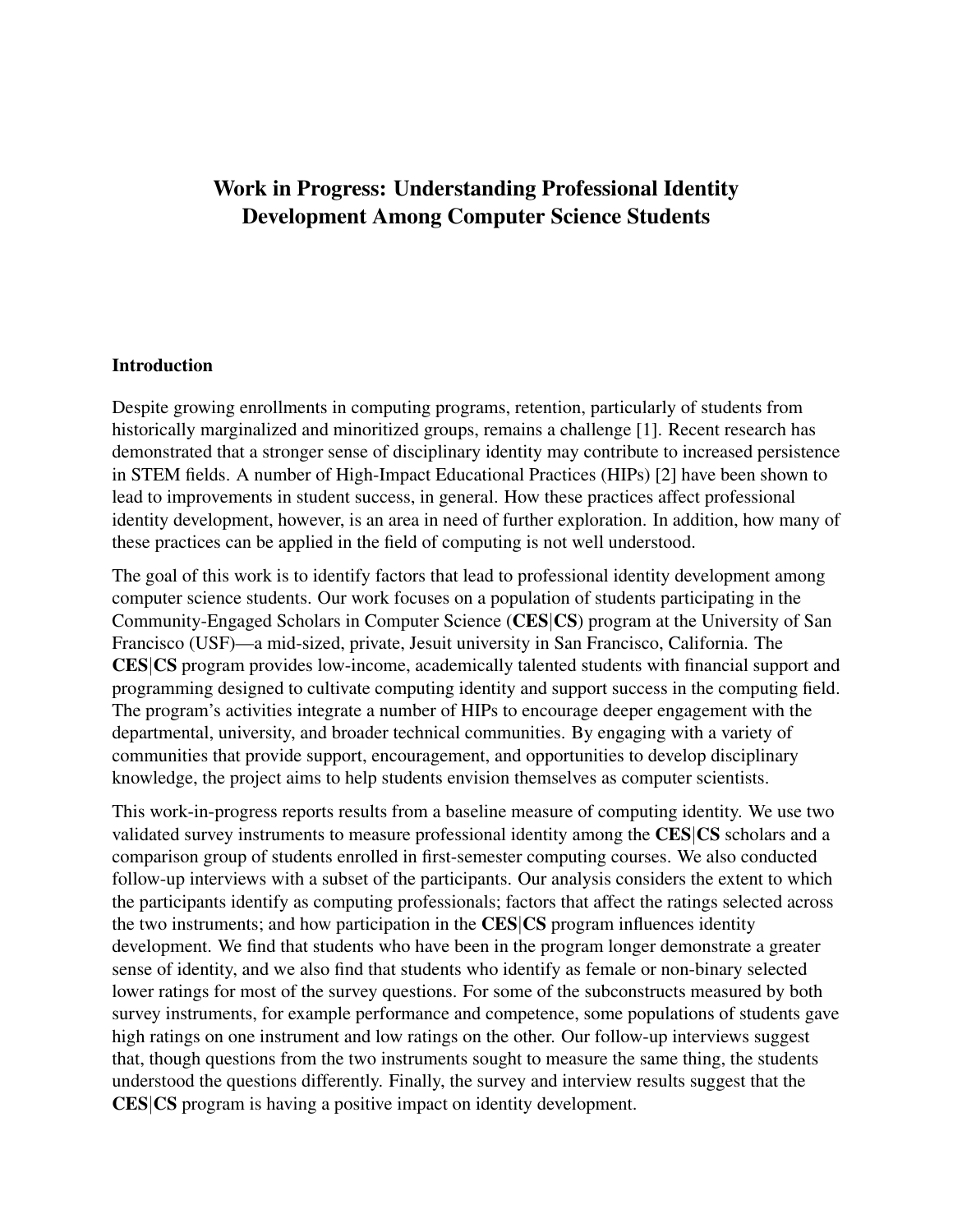# Related Work

This work builds on a body of literature focused on student persistence and success as well as disciplinary identity.

# *Self-efficacy, Retention, and Academic Support*

Perez et al. [3] discuss the impact that professional identity has on retaining students in STEM fields in college. Graham et al. [4] introduced a "persistence framework" that underscores the connection between persistence (especially in STEM fields) with motivation and confidence (self-efficacy [5]). They discuss three factors that form the persistence framework: (i) early access to research in the field, (ii) active learning in the classroom to conduct scientific thinking with their peers, and (iii) participating in *learning communities* [6] / study groups to benefit from peer learning and community building.

Lichtenstein et al. [7] found that when students find the learning environment to be *academically supportive and encouraging*, they are more likely to respond with a stronger commitment to their academic pursuit and degree completion. Wilson et al. [8] include "academic advising, interventions, and individualized development plans" from faculty advisors as one of the key factors that helps students in STEM fields build confidence and stay in the major. Cromley et al. [9] discuss similar themes in their work on student retention. They found that academic support and career counseling can have a big impact on self-efficacy and retention. Xu [10] found that academic integration (participation in organized academic activities with peers, working with students outside class, interacting with faculty outside class concerning coursework) was one of the strongest indicators of student retention in STEM majors.

Zimmerman [11] found that students with high levels of self-efficacy work harder, participate in class, persist longer, and have fewer negative reactions when they encounter difficulties in their major. Lent and Hackett [12] found that self-efficacy has a positive impact on the educational as well as career choices among these students.

# *Disciplinary Identity*

Gee [13] defined identity as "the kind of person one is seeking to be and enact in the here and now." "Being" a STEM professional requires opportunities to demonstrate one's *competence* to others and for them to *recognize* that expertise. Carlone and Johnson [14] identified a model of "science identity" based on the experience of women of color in scientific fields. They differentiate between "student" identity that drives them to earn good grades and "science" identity that requires students to conduct scientific thinking with their peers, and be comfortable with tools and scientific talk. Their model of science identity was based on performance, recognition, and competence.

Garcia et al. [15] discuss "computing identity" among high-achieving students from underserved groups in Computer Science, Computer Engineering, and Information Technology. They found that the women had less of a computing identity as compared to the men and that the students in the Information Technology (IT) program had a lower computing identity than the other students.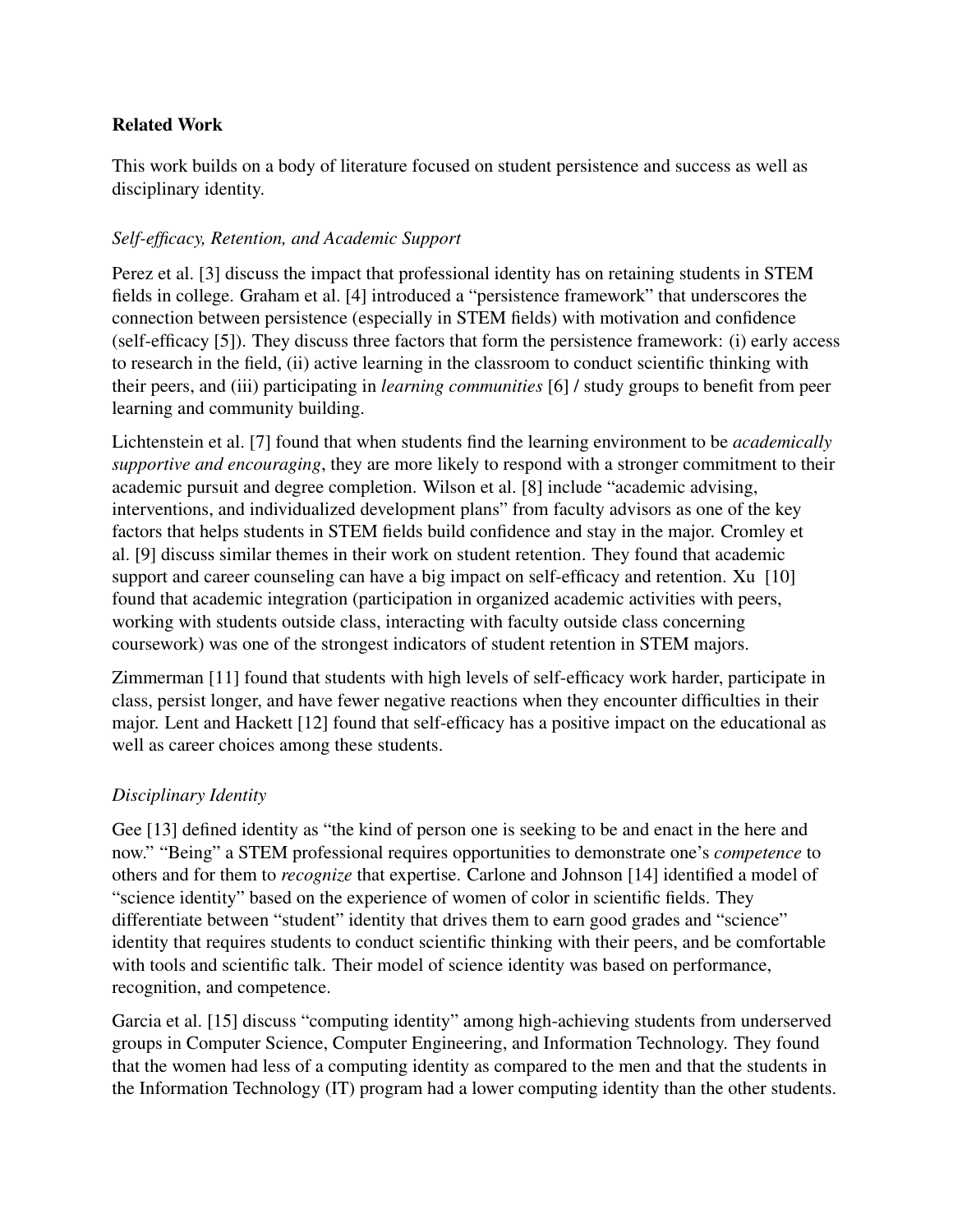These findings were based on a survey instrument that was designed to gauge students' computing identity.

Our work draws upon existing best practices across STEM to implement a holistic model of student support for computing students. We then use two validated survey instruments to measure different facets of computing professional identity development among the participating students.

# Community-Engaged Scholars in Computer Science Program

The Community-Engaged Scholars in Computer Science (CES|CS) program provides financial support along with programming designed to cultivate computing identity. The project—funded by the National Science Foundation S-STEM program [16]—began at the University of San Francisco (USF) in Fall 2019. CES CS provides four years of support to two cohorts of students: six students who began as first-year students in Fall 2019, and six students who began as first-year students in Fall 2020.

Scholar Recruitment, Eligibility, and Selection In spring of both 2019 and 2020, we solicited applications from all students who were accepted to USF and who met the program criteria. Recruitment included an email campaign, a physical postcard, and posts to our web and social media channels. To be eligible for the program, students must (1) declare a major in computer science; (2) qualify as low-income; and (3) demonstrate academic talent. Students who are eligible to receive a Pell grant are considered low-income by our university. The academic merit criteria require that students meet one of the following requirements: have a high school GPA of 3.0 or higher; have an SAT score of 1250 or higher; or have an ACT score of 28 or higher. The CES|CS application included four essay questions that ask students to describe challenges they have overcome and responsibilities they hold outside of academics. A committee of project team leaders evaluated applications and selected students for whom the program has the greatest potential for impact.

During their first two years in the program, scholars participate in several activities designed to help them cultivate computing identity and succeed in the program.

*Head Start* Early Arrival Program Scholars are required to attend a one-week early arrival program in the week prior to the start of the fall semester. *Head start* is designed to encourage cohort building, to introduce students to resources available to them in the department and at the university, and to expose them to some of the technical content they encounter in the first semester of study. The program runs six hours per day and activities include programming instruction and practice; presentations by representatives from campus resources such as the writing center; and an opportunity to meet faculty in the department via a scavenger hunt. In 2019, the program took place in person and included a field trip to a local technology company. Scholars were also permitted to move into the campus dormitories one week early for the program. Because of COVID restrictions, in 2020 the program took place online and students participated from their homes.

CS 186: A Two-Credit Introduction to the Computing Community In the fall semester of the first year, we offer a two-credit course designed to help scholars become integrated into the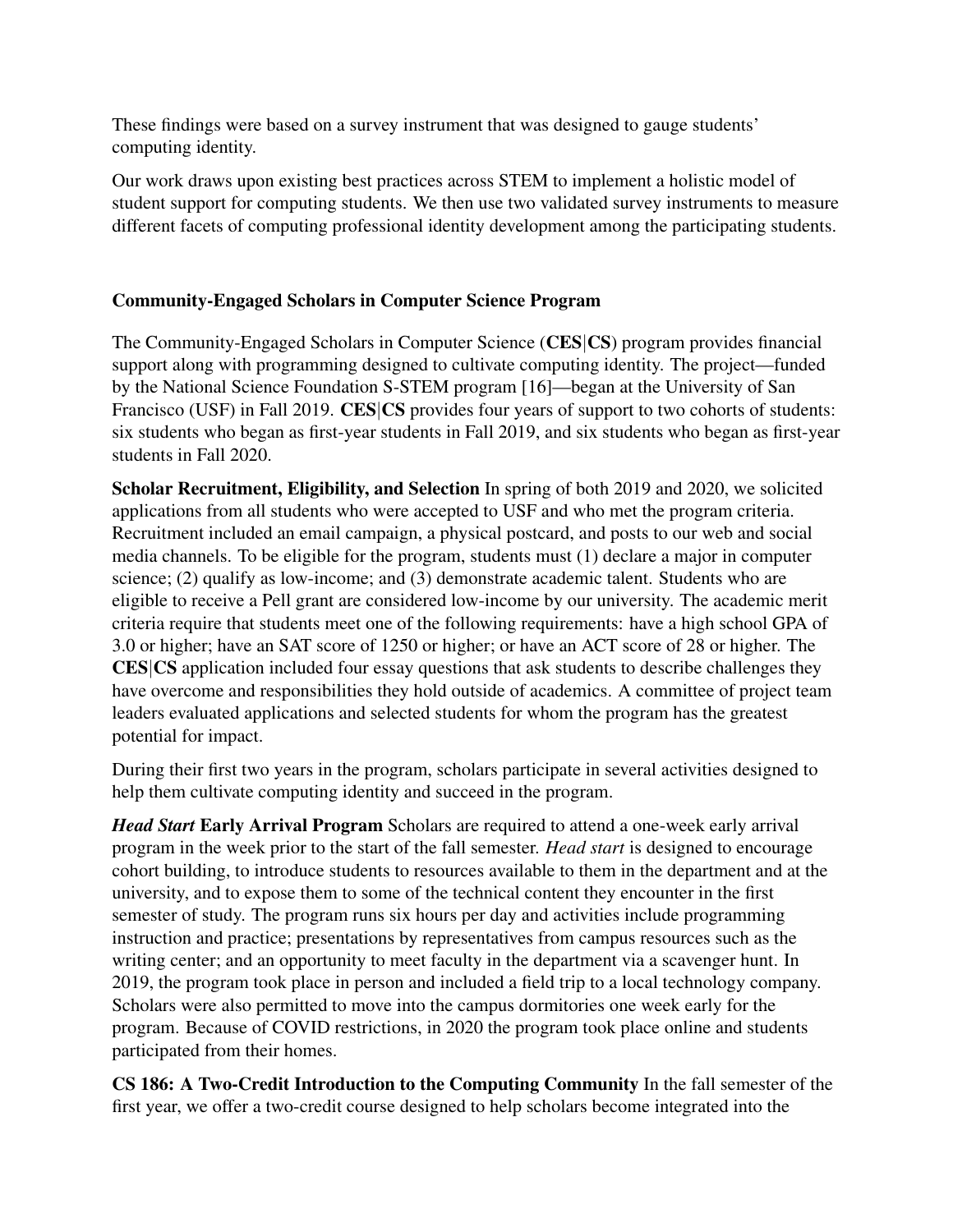departmental and local technical communities. Scholars are strongly encouraged to take the course; however, because of scheduling conflicts, two scholars—one from each cohort year—have been unable to participate. This course is also open to up to 10 non-scholars, with a total enrollment of 15. Class activities include talks and panels featuring alumni; workshops on professional tools such as LinkedIn; and presentations by representatives from campus resource organizations such as the counseling center. A highlight of the class in 2019 was several field trips to local technology companies, however in 2020 COVID restrictions required us to replace this activity with more opportunities to interact with alumni via Zoom.

Cohort Enrollment Students are encouraged to enroll in the same sections of their computer science major courses during the first two years of study. This is not always possible, however, since students enter the major with differing backgrounds. Some start in our CS 0 course for non-majors, some start in our CS 1 course for majors, and some may have AP credit that allows them to start in CS 2. Like many computing departments, our major is impacted and classes fill quickly. Scholars, however, are guaranteed a seat in the recommended cohort sections of their major courses.

One-on-One Faculty Mentoring In addition to their departmental academic advisor, scholars are assigned one of the project leaders as a faculty mentor. Scholars are encouraged to connect with their mentor if they have any questions about the department, major, or university. In practice, the project leaders work as a team, and scholars are encouraged to reach out to any of the project team leaders anytime they have questions or concerns.

Ongoing Check-ins Though not part of the originally-proposed program, in fall 2020 we began a bi-weekly check-in meeting with the 2019 scholars. We recognized that there were no formal opportunities for the scholars to meet as a group during the second year of study. We also recognized that the COVID pandemic and remote learning environment were likely to be causing additional stress for the scholars. Thus, every two weeks the four faculty project leaders meet with the six scholars for an informal opportunity to discuss any questions or concerns.

In Fall 2021 we will begin the junior- and senior-level programming. Activities to be introduced in the last two years of study include a career preparation course, alumni mentoring, technical conference attendance, and a computing-specific service learning course.

# **Method**

The goal of the CES|CS program is to help students succeed in the computing major and become professionals in the computing field by encouraging development of computing identity. This work-in-progress seeks to understand the trajectory of students' computing identity development and how the program's activities contribute to the process.

# *Participants*

We invited participation from the following three populations of students:

- Cohort 1: six scholars who began as first-year Computer Science majors in Fall 2019.
- Cohort 2: six scholars who began as first-year Computer Science majors in Fall 2020.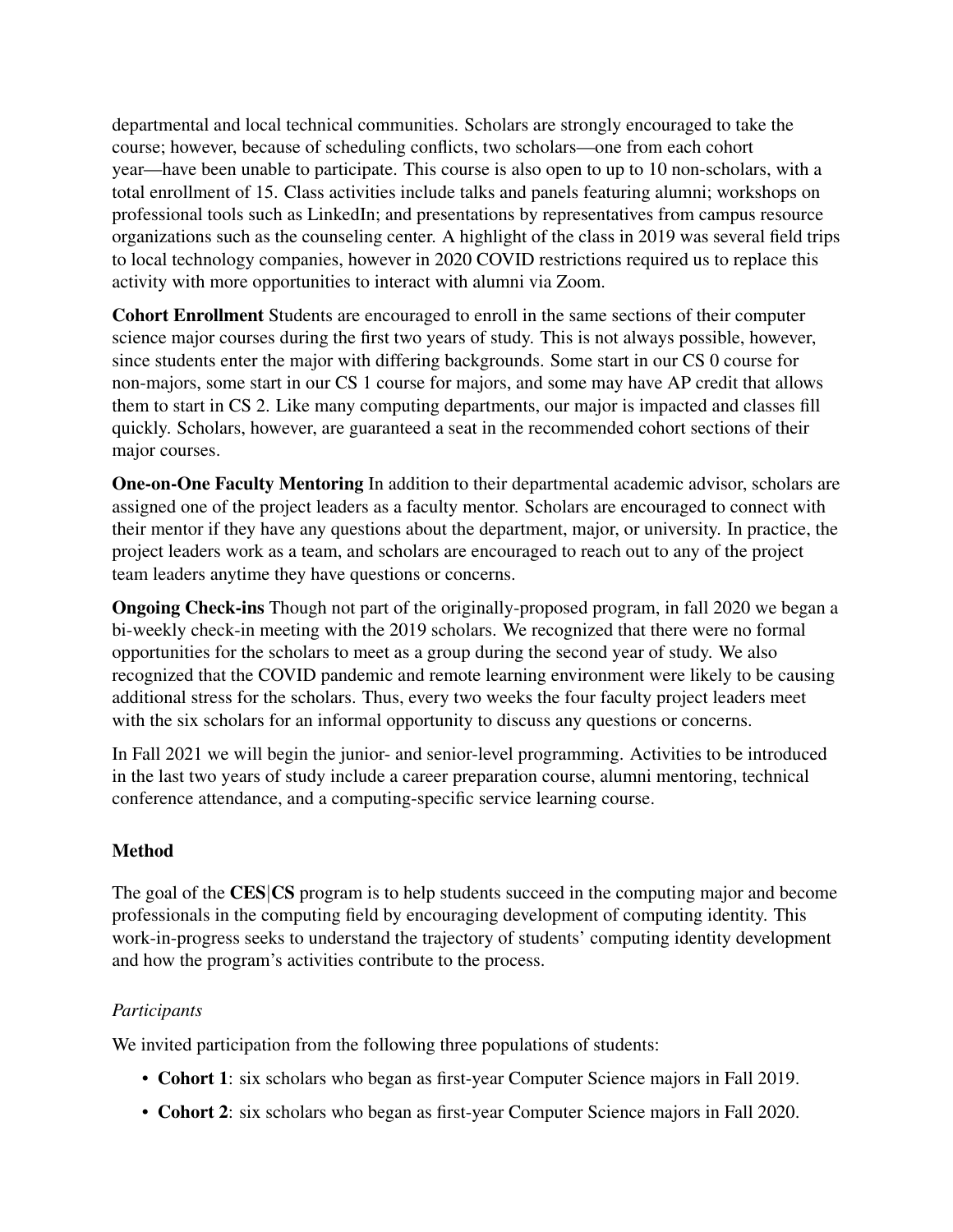| <b>Participant Group</b>                 |  | <b>Gender Identity</b>                  |                            | <b>Racial/Ethnic Identity</b>    |                |
|------------------------------------------|--|-----------------------------------------|----------------------------|----------------------------------|----------------|
|                                          |  |                                         |                            | Asian                            |                |
| Cohort 1<br>Cohort 2<br>Comparison Group |  | Female<br>Male<br>Other/Nonbinary<br>20 | 12<br>12<br>$\overline{2}$ | Black/African American           |                |
|                                          |  |                                         |                            | Hispanic or Latino               | $\overline{4}$ |
|                                          |  |                                         |                            | Native Hawaiian/Pacific Islander |                |
|                                          |  |                                         |                            | White/Caucasian                  |                |
|                                          |  |                                         | Other                      |                                  |                |

Table 1: Demographics of all students who responded to the the start-of-semester survey for Fall 2020. Across the scholars (Cohort 1 and Cohort 2), there were three participants who identify as Female and three participants who identify as Male. The Comparison Group included nine participants who identify as Female, nine who identify as Male, and two who identify as Other/Nonbinary. The scholar group also included two students who identify as Asian, two students who identify as Black/African American, one student who identifies as Hispanic or Latino, and one student who identifies as White/Caucasian.

| <b>Participant Group</b> | <b>Gender Identity</b> |              | <b>Racial/Ethnic Identity</b> |                               |  |
|--------------------------|------------------------|--------------|-------------------------------|-------------------------------|--|
| Cohort 1                 |                        |              |                               | Asian                         |  |
| Cohort $2 \mid$          |                        | Woman<br>Man |                               | <b>Black/African American</b> |  |
|                          |                        |              |                               | Hispanic or Latino            |  |
| <b>Comparison Group</b>  |                        |              |                               | White/Caucasian               |  |

Table 2: Demographics of all students who responded to both the start-of-semester and end-ofsemester surveys for Fall 2020. Across the scholars (Cohort 1 and Cohort 2), there were three participants who identify as Women and two participants who identify as Men. The Comparison Group included three participants who identify as Women and three who identify as Men. The scholar group also included two students who identify as Asian, one student who identifies as Black/African American, one student who identifies as Hispanic or Latino, and one student who identifies as White/Caucasian. Analysis in the Results section considers only end-of-semester responses from students who also responded to the start-of-semester survey.

• Comparison Group: 49 students enrolled in first-semester computer science classes in Fall 2020. Students from one section of CS 0, one section of CS 1, and the CS 186 class offered as part of the CES|CS program were invited to participate. Cohort 2 scholars were enrolled in both the CS 0 and CS 1 sections from which Comparison Group participants were drawn.

The demographics of the students who opted to participate are described in Table 1 and Table 2. We initially began to collect demographic data using the question *With which gender do you most closely identify?* and provided options Male; Female; Other, please specify (with a text box); and Prefer not to specify. We have since modified our approach to follow the guidance by Spiel, Haimson, and Lottridge [17] who recommend providing the following choices for collecting information about gender identity: woman, man, non-binary, prefer not to disclose, and prefer to self-describe. Our results do include a category Other because of the initial approach.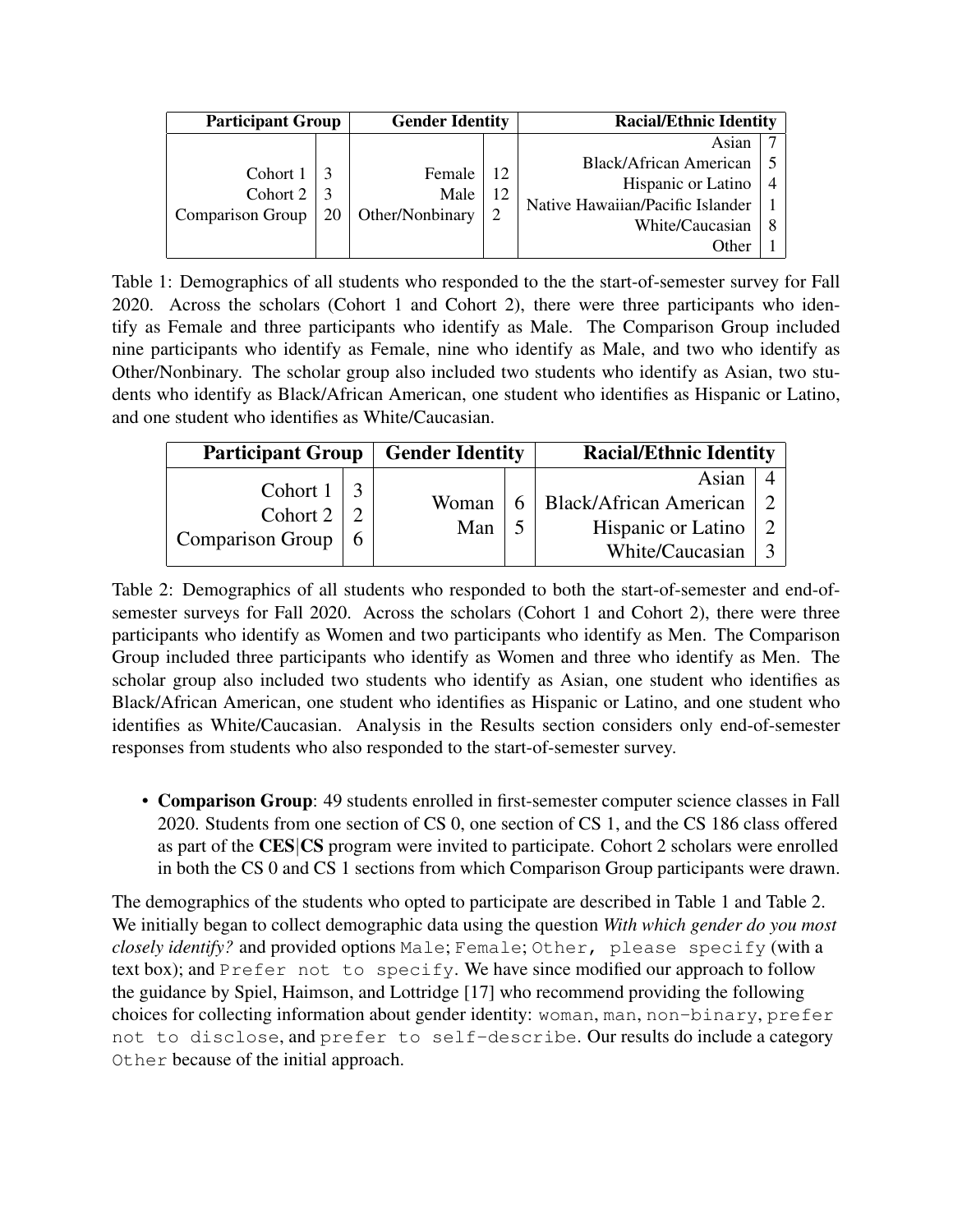### *Instruments*

We use two existing, validated instruments to collect a baseline measure of computing identity. The Conceptual Understanding & Physics Identity Development (CUPID) [18] survey, shown in Table 3, asks nine questions to assess students' perceived recognition, interest and performance/competence. The adapted version of the STEM Professional Identity Overlap (STEM-PIO) [19] measure uses a pictorial representation to assess perceived recognition, performance, competence, typicality, and centrality. The modified pictorial representation used in our study is shown in Figure 1, and the prompts given to students are shown in Table 4.

| <b>CUPID</b><br><b>Subconstruct</b> | <b>Question</b>                                                                                                                                                                                      |
|-------------------------------------|------------------------------------------------------------------------------------------------------------------------------------------------------------------------------------------------------|
| <b>Recognition</b>                  | My family sees me as a computer-savvy person.<br>My friends/classmates see me as a computer-savvy person.<br>My instructors/teachers see me as a computer savvy person.                              |
| Interest                            | Topics in computing excite my curiosity.<br>I like to peruse forums, social media, or online videos about computer-related topics.<br>Computer programming is interesting to me.                     |
| Performance/<br>Competence          | I can do well on computing tasks (e.g. programming and setting up servers).<br>I understand concepts underlying computer processes.<br>Others ask me for help with software (applications/programs). |

Table 3: Questions from the CUPID survey instrument.



Figure 1: We use an adapted version of the STEM Professional Identity Overlap (STEM-PIO) instrument that replaces "STEM Professional" with "CS Professional".

### *Procedure*

The participants were sent an email message inviting them to complete the surveys via Qualtrics. After consenting to participate, students were asked the CUPID questions followed by the STEM-PIO questions. Finally, we asked for demographic information including gender identity, race/ethnicity, Pell eligibility, and level of parental education. The survey was administered at the beginning of the fall semester, in August 2020, and at the end of the fall semester, in December 2020. The December survey asked students whether they would be willing to participate in a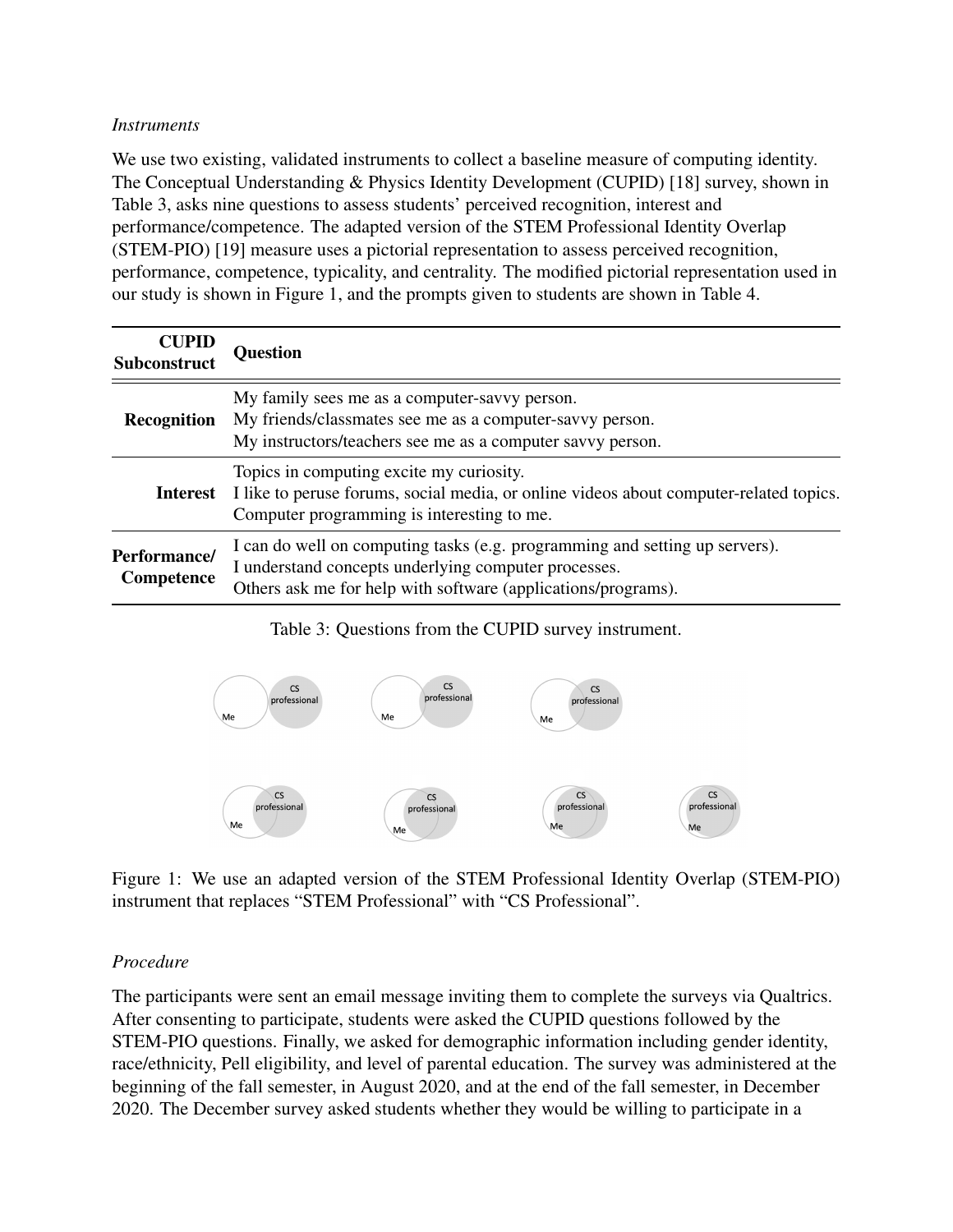| <b>STEM-PIO</b><br><b>Subconstruct</b>   | <b>Modified Prompt</b>                                                                                                                                               |
|------------------------------------------|----------------------------------------------------------------------------------------------------------------------------------------------------------------------|
| <b>Interpersonal</b><br><b>Closeness</b> | Select the picture that best describes the current overlap of the image you have<br>of yourself and your image of what a CS professional is.                         |
| Competence                               | Select the picture that best describes the extent to which your knowledge of CS<br>concepts matches that of a CS professional.                                       |
| <b>Performance</b>                       | Select the picture that best describes the extent to which your capacity to use CS<br>skills in a public setting matches that of a CS professional.                  |
| <b>Recognition</b>                       | Select the picture that best describes the extent to which you think others (such<br>as your CS professors) see your identity as overlapping with a CS professional. |
| <b>STEM Centrality</b>                   | Select the picture that you feel best represents your level of identification with<br>CS professionals as a group.                                                   |

Table 4: Prompts for the survey adapted from the STEM-PIO instrument.

follow-up interview to provide more context about their responses. Two students from Cohort 1 and one student from Cohort 2, two women and one man, participated in a 30-minute interview conducted in January 2021. During the interview, we asked the students questions related to Performance/Competence, Recognition, and Interest.

# **Results**

Our analysis is guided by three research questions:

- 1. To what extent do the respondents identify as computing professionals, and how is professional identity development affected by gender identity and length of time in the program?
- 2. What are the factors that lead students to rate the Performance and Competence questions from the two instruments differently?
- 3. How does participation in the CES|CS program influence development of computing identity?

Figures 2, 3, 4, and 5 illustrate the means across responses for all questions from the CUPID and STEM-PIO survey instruments administered in August 2020. The CUPID survey is on a 0–4 scale, and we coded the STEM-PIO responses on a 1–7 scale where 1 represents the picture with the least overlap and 7 represents the picture with the most overlap.

*To what extent do the respondents identify as computing professionals, and how is professional identity development affected by gender identity and length of time in the program?*

Students who have been in the program longer gave the highest ratings for the questions from the CUPID survey instrument. The Cohort 1 students gave high ratings of 3 or 4 for most of the CUPID survey questions. The Cohort 2 and Comparison Group students rated the Interest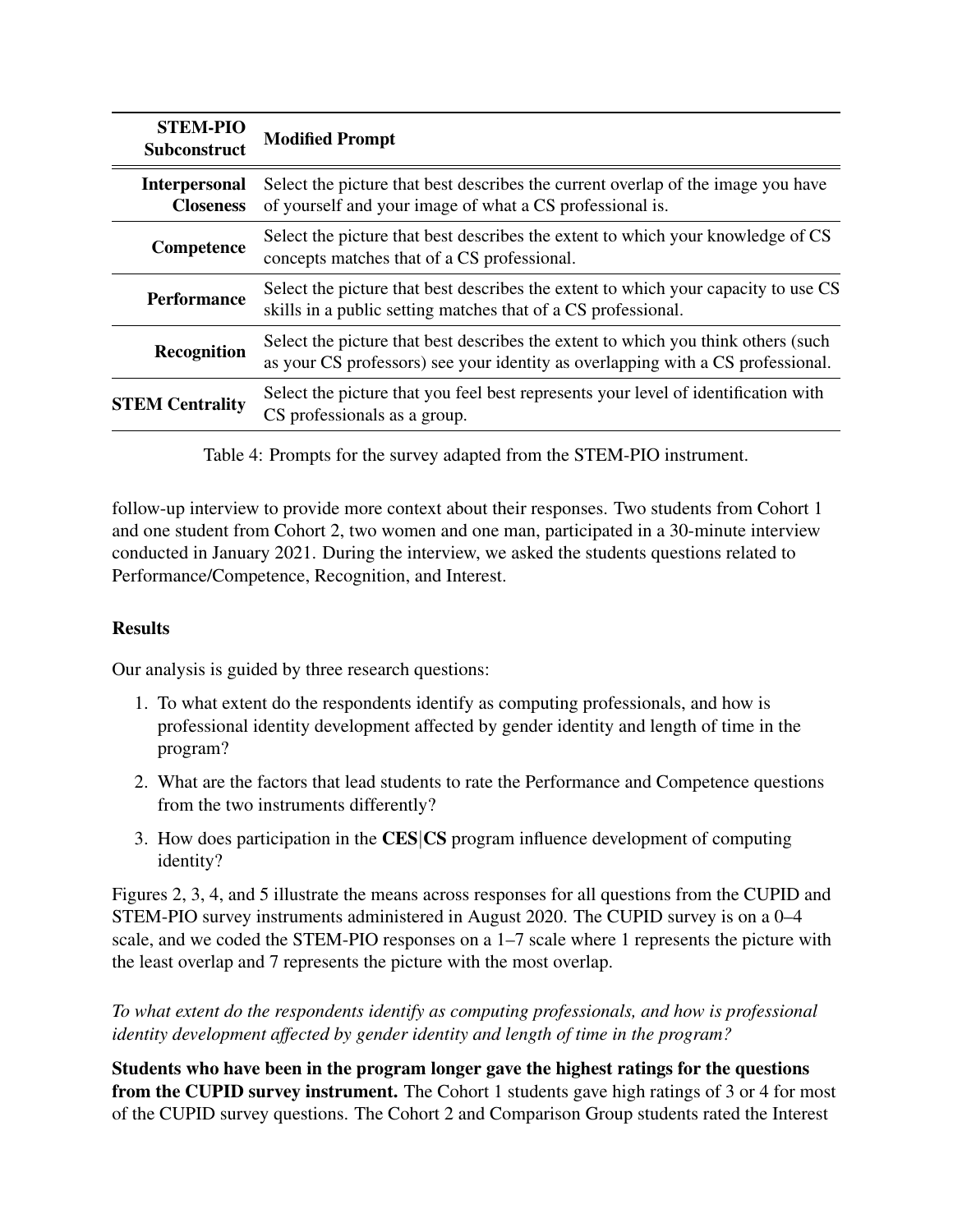

Figure 2: Mean rating for Cohort 1 (n=3); Cohort 2 (n=3); and the Comparison Group (n=20) for the August 2020 responses to the CUPID survey questions.



Figure 4: Mean rating for Cohort 1 (n=3); Cohort 2 (n=3); and the Comparison Group (n=20) for the August 2020 responses to the STEM-PIO survey questions.



Figure 3: Mean rating for Female (n=12); Male (n=12); and Other/Nonbinary (n=2) for the August 2020 responses to the CUPID survey questions.



Figure 5: Mean rating for Female (n=12); Male (n=12); and Other/Nonbinary (n=2) for the August 2020 responses to the STEM-PIO survey questions.

and Recognition questions highly, however scores of 0, 1, and 2 were common for the Performance/Competence questions. The three questions with the lowest overall mean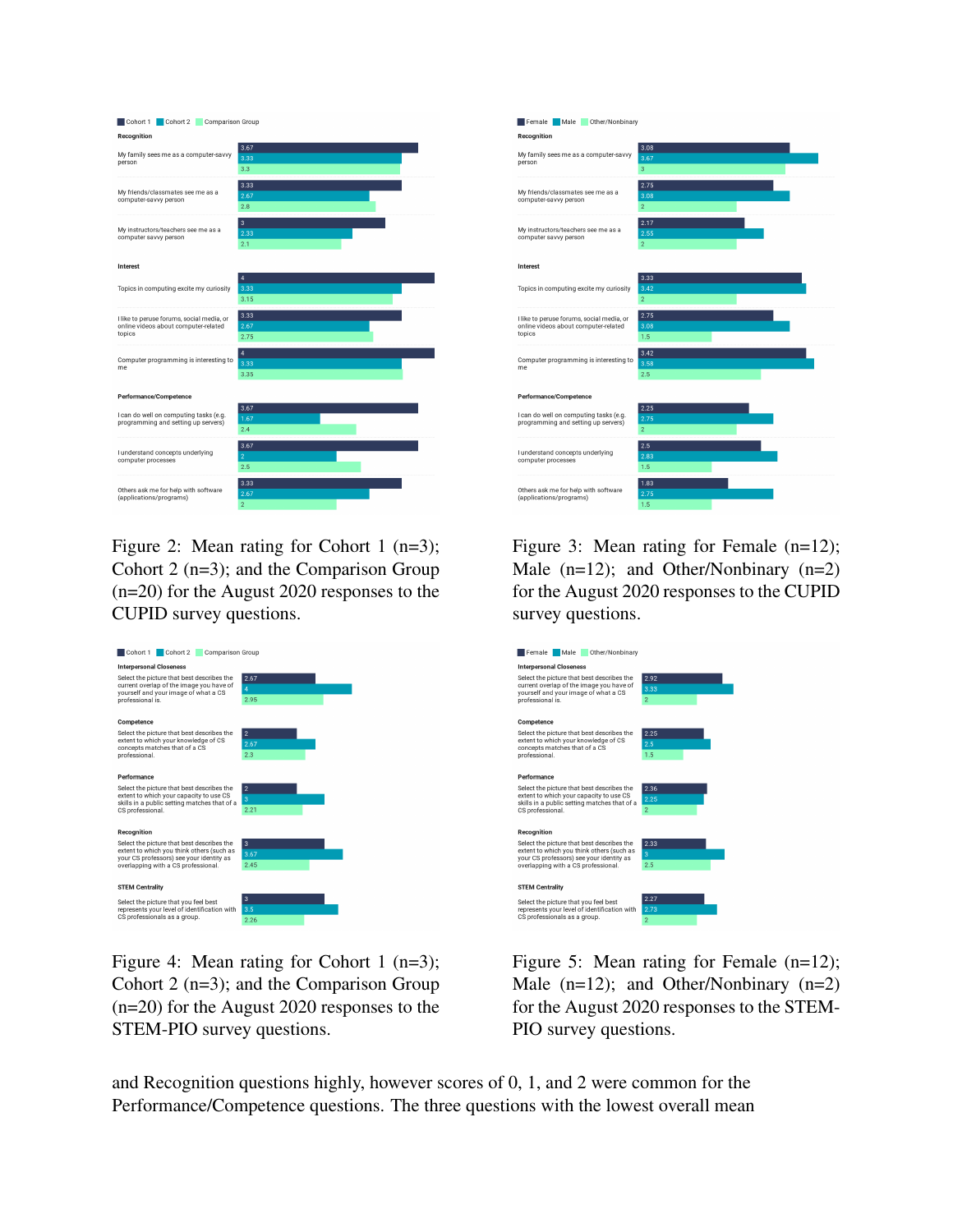scores—two from the Performance/Competence category and one from the Recognition category—were as follows: Others ask me for help with software (applications/programs) (mean 2.23); My instructors/teachers see me as a computer savvy person (mean  $2.32$ ); and I can do well on computing tasks (e.g. programming and setting up servers) (mean 2.46). In comparison to the results reported by Garcia, et. al. [15], our absolute results were lower. However, like they observed, in our study the Interest category had the highest mean of 3.167, followed by the Recognition category with a mean of 2.84, followed by the Performance/Competence category with a mean of 2.42.

Surprisingly, the Cohort 1 students rated the STEM-PIO questions lower than the Cohort 2 students in all cases and lower than the Comparison Group for three out of five questions. We do acknowledge that our sample size is small and may impact our results. In addition, we did not begin collecting these data until August 2020, thus we do not have data for Cohort 1 in their first year of study. We note, however, that the Cohort 1 students selected the lowest ratings on the STEM-PIO Competence and Performance questions despite high ratings for the Performance/Competence questions on the CUPID survey. Our interviews shed some light on this discrepancy, and we discuss those results in more detail below.

Our next observation is that students who identify as female or non-binary gave lower ratings than students who identify as male for the CUPID questions related to Performance/Competence, however their ratings for the STEM-PIO Performance and Competence questions were nearly the same as or higher than the male-identified students. Like Garcia, et. al. [15], we observe that female-identified students had lower ratings than male-identified on all CUPID questions, and ratings of the two students who identified as Other (one student self-described as non-binary) were lower still. Again, however, we see an inconsistency in the ratings selected for the Performance/Competence questions across the two surveys. We did look at the effect of race/ethnicity, however there were no clear findings given the small sample size.

Finally, recognition by others has been described as critically important to developing science identity [14], and our results from both surveys suggest a need for improvement in how we develop recognition among students, particularly those who identify as female and non-binary. Interestingly, both of the female-identified students we interviewed explained that they do feel recognized as future computer scientists by friends and family, especially those who are not computer scientists. When asked whether her friends see her as a future computer scientist, one student replied that, because she is the only person in her friend group pursing a STEM major, her friends "definitely do see me as" a computer science major. Similarly, another student said, "I think, definitely, yes, more so people that aren't aware of what a computer science person does." These comments provide us with evidence to suggest that connecting students with community beyond the technical community may be important for developing recognition. We anticipate that the service learning experience the scholars will participate in during the junior or senior year will help with this development.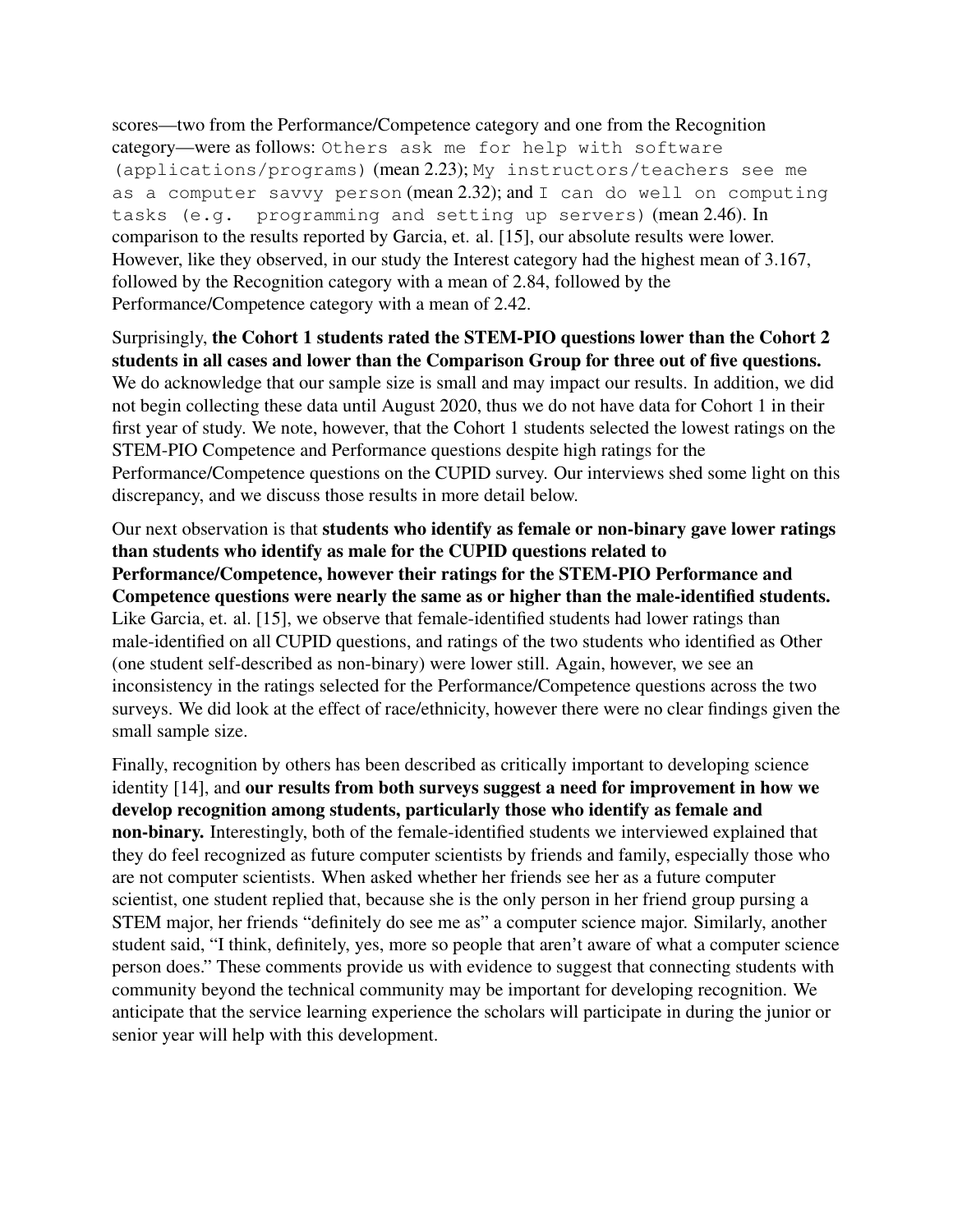## *What are the factors that lead students to rate the Performance and Competence questions from the two instruments differently?*

During our interviews, we sought to understand why students may have rated the Performance and Competence questions from the two instruments differently. We verbally asked students to rate the questions from both surveys and to explain how they feel their knowledge and skills differ from that of a CS professional. Our results suggest that, though both instruments seek to measure Performance/Competence, the students understood the corresponding questions from each survey to mean different things.

The knowledge and skills that the students associated with a CS professional were different from the specific examples given in the CUPID survey questions. During the interview, one student gave low ratings for the CUPID Performance/Competence questions, but described other skills she has that she feels overlap with those of a CS professional. She explained that "problem solving" is something she feels she is good at. When asked for her ratings on two of the CUPID Performance/Competence questions, she said she would rate them low; however, when asked to compare her skills to that of a CS professional she explained that the "skills part of it, just, I mean, being able to kind of solve those kind of problems, I feel like I'm pretty good at that." Despite high scores for the CUPID Performance/Competence questions, one student gave a low rating (2 on a 0–4 scale) for the knowledge overlap with a CS professional question "based on what's actually needed for day-to-day professional work." When asked what he thought he still needed to learn he said, "designing things"; "considering how to make it more scalable or efficient"; "significant group project which requires collaboration"; and "improving quality of code and design". Both of these examples offer evidence that students have a broad view of what a CS professional knows and can do. In the case of the first student, she feels she has those broader skills but still needs to learn the most specific skills cited in the CUPID survey. In the case of the second student, he feels he has the specific skills cited by the CUPID survey but still needs to learn many of the broader skills.

The students also offered some additional perspective on how the specific examples provided in the CUPID questions were a factor in the ratings given. When asked to rate the statement  $I$ can do well on computing tasks (e.g., programming and setting up servers). one student said, "you threw in the servers and that threw me off." Another student chose a rating of 1 or 2 and explained, "I don't necessarily understand what setting up a server entails." These responses suggest that the inclusion of setting up servers as an example had an impact on the ratings for this question. When asked how well he understands the concepts underlying computer processes one student said he would rate his understanding a 3 on a 0–4 scale and explained, "there's a lot of underlying stuff in the systems class that we covered that was not...there was a lot of details." He went on to say, "in architecture and other classes I'll be closer to a 4." It is unclear whether he understood computer processes to mean something specifically related to computer processors or hardware. In both cases, his responses suggest that the level of specificity of the CUPID questions was a factor in his ratings.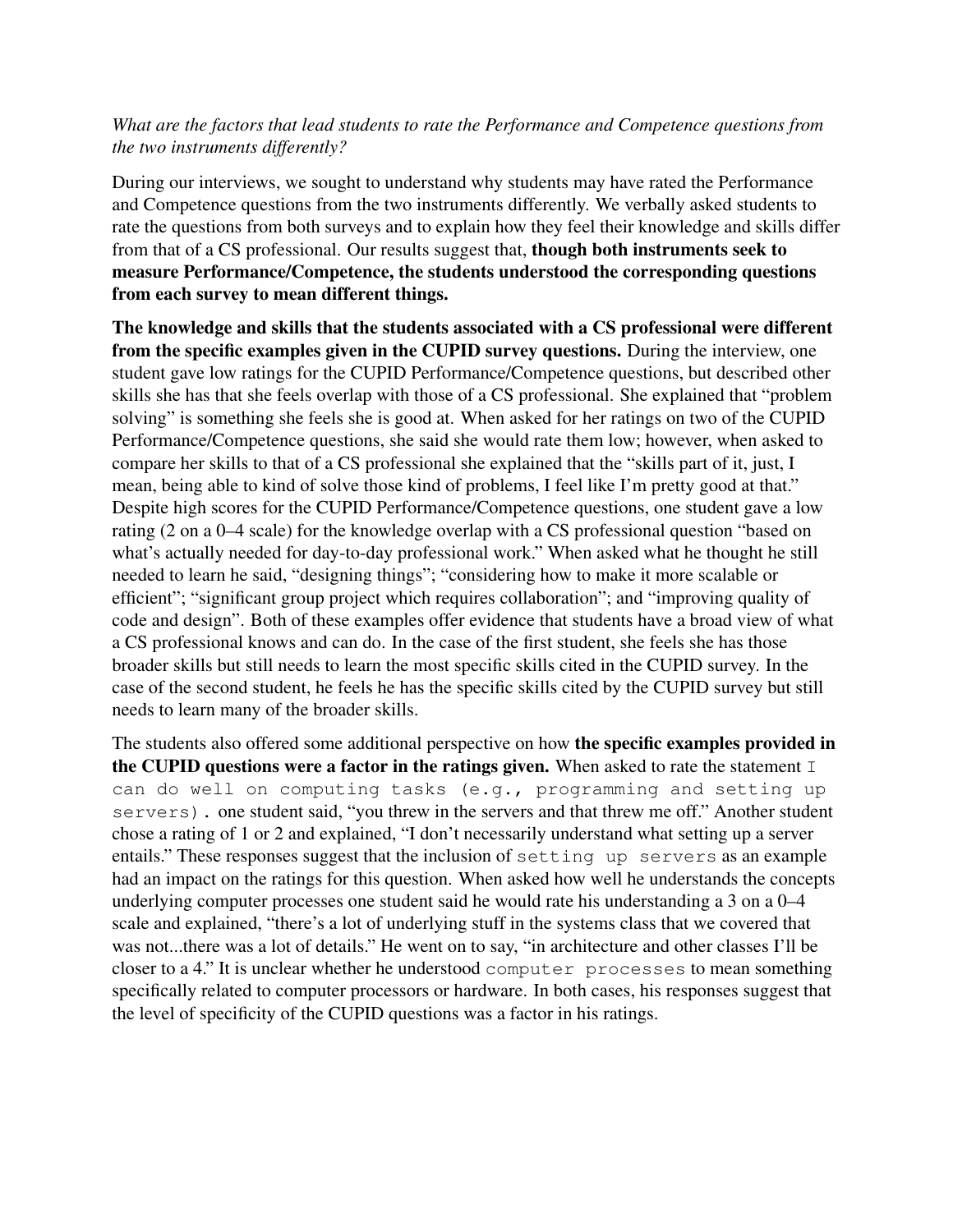| Scholars  <br>Comparison Group                                                    |         |                         |  |
|-----------------------------------------------------------------------------------|---------|-------------------------|--|
| Recognition                                                                       |         |                         |  |
| My family sees me as a computer-savvy                                             |         | 0.4                     |  |
| person                                                                            |         | 0.33                    |  |
| My friends/classmates see me as a                                                 |         | 0.4                     |  |
| computer-savvy person                                                             |         | $\theta$                |  |
| My instructors/teachers see me as a                                               |         | $\mathbf{0}$            |  |
| computer savvy person                                                             |         | 0.17                    |  |
|                                                                                   |         |                         |  |
| Interest                                                                          |         |                         |  |
| Topics in computing excite my curiosity                                           |         | $\mathbf 0$<br>$\theta$ |  |
|                                                                                   |         |                         |  |
| I like to peruse forums, social media, or<br>online videos about computer-related |         | $\theta$                |  |
| topics                                                                            | $-0.33$ |                         |  |
| Computer programming is interesting to                                            |         | $\bf{0}$                |  |
| me                                                                                |         | $\mathbf{0}$            |  |
| Performance/Competence                                                            |         |                         |  |
|                                                                                   |         | $\mathbf{0}$            |  |
| I can do well on computing tasks (e.g.<br>programming and setting up servers)     | $-0.17$ |                         |  |
|                                                                                   |         | 0.4                     |  |
| I understand concepts underlying<br>computer processes                            | $-0.17$ |                         |  |
|                                                                                   |         |                         |  |
| Others ask me for help with software<br>(applications/programs)                   |         | 0.4                     |  |
|                                                                                   |         | 0.5                     |  |

Figure 6: Change in rating between August and December for the scholars (n=5) and the comparison group (n=6) for the CUPID survey questions. The results show only ratings by students who responded to both surveys.



Figure 7: Change in rating between August and December for the scholars (n=5) and the comparison group (n=6) for the STEM-PIO survey questions. The results show only ratings by students who responded to both surveys.

# *How does participation in the CES*|*CS program influence development of computing identity?*

Figures 6 and 7 illustrate the change in mean rating for all questions on both instruments across students who responded to both surveys. The figures compare the responses of scholars from both cohorts to students from the comparison group. For all questions, the mean ratings increased between August and December for scholars who responded to both surveys. For almost all questions, scholars reported a more significant increase in rating than students from the comparison group. Students from the comparison group did report a decrease in rating for three questions from the CUPID survey and one question from the STEM-PIO survey. Though these results suggest areas for improvement for our major, in general, they provide some evidence that the CES|CS program is having a positive impact.

We acknowledge that three months may be too short a period to see meaningful development in computing identity, and we also acknowledge that the scholars may have had greater interest in and experience with computing prior to joining the program. The latter is supported by our interviews. All three scholars who participated in interviews described becoming interested in computing in high school or before, and all also had some experience learning to code or taking AP computer science classes. Still, all scholars interviewed reported an increase in interest since joining the program. One scholar, for example, said her interest "definitely increased because as I learn more CS, and as I'm able to do more, it just gets more fun." Another described how the CS 186 class, in particular, contributed to her increase in interest. She explained that it showed "different paths that I could take to become a computer science professional, and I could see myself in a lot of those paths."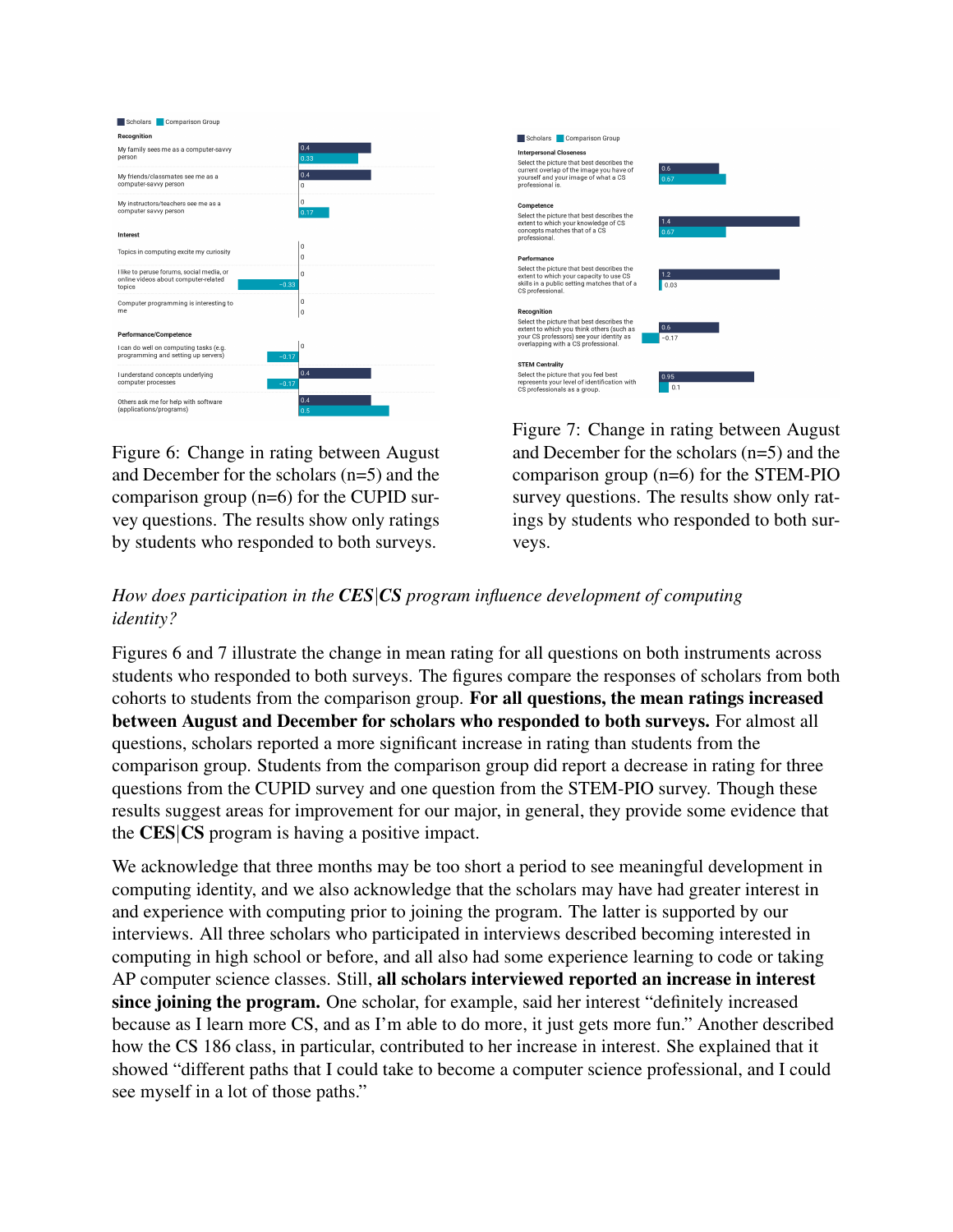The interviewees also described how the cohort-based activities have contributed to their identity development. When asked whether her classmates see her as a future computer scientist one student said, "I'm going to use classmates as the people that are also in the scholarship program, and I think we all kind of see each other as being able to make it to that point. We can recognize each other's skills and aptitudes for being a computer science major and then a professional later on." Similarly, another student described the cohort as "this community of people that I can always rely on" and said "I think we're all excited for each other to see what we do, what we end up doing."

#### **Discussion**

Though it is still early in the program, the survey results and interviews provide evidence that the CES|CS program is having a positive impact on computing identity development. This work, however, has demonstrated a need to more carefully consider how we support identity development among non-scholars, particularly those who identify with some groups historically marginalized in computing. We did not expect that questions about the same subconstruct would result in different ratings across the two instruments; however, this finding indicates that using multiple instruments to measure identity development may lead to a broader understanding. In our future work, we plan a more detailed exploration of student perceptions of the questions across the two instruments. We will continue to administer both instruments annually to understand students' long-term trajectories and identify which factors have the greatest impact on development of identity. By better understanding identity development, we can work to improve persistence in computing programs.

#### Acknowledgments

This material is based upon work supported by the National Science Foundation under Grant No. 1833718. Any opinions, findings, and conclusions or recommendations expressed in this material are those of the author(s) and do not necessarily reflect the views of the National Science Foundation.

#### **References**

- [1] G. Kena, L. Musu-Gillette, J. Robinson, X. Wang, A. Rathbun, J. Zhang, S. Wilkinson-Flicker, A. Barmer, and E. D. V. Velez, "The condition of education 2015. nces 2015-144." *National Center for Education Statistics*, 2015.
- [2] "AAC&U high-impact educational practices," https://www.aacu.org/node/4084, accessed: 2020-02-11.
- [3] T. Perez, J. G. Cromley, and A. Kaplan, "The role of identity development, values, and costs in college STEM retention." *Journal of educational psychology*, vol. 106, no. 1, p. 315, 2014.
- [4] M. J. Graham, J. Frederick, A. Byars-Winston, A.-B. Hunter, and J. Handelsman, "Increasing persistence of college students in STEM," *Science*, vol. 341, no. 6153, pp. 1455–1456, 2013.